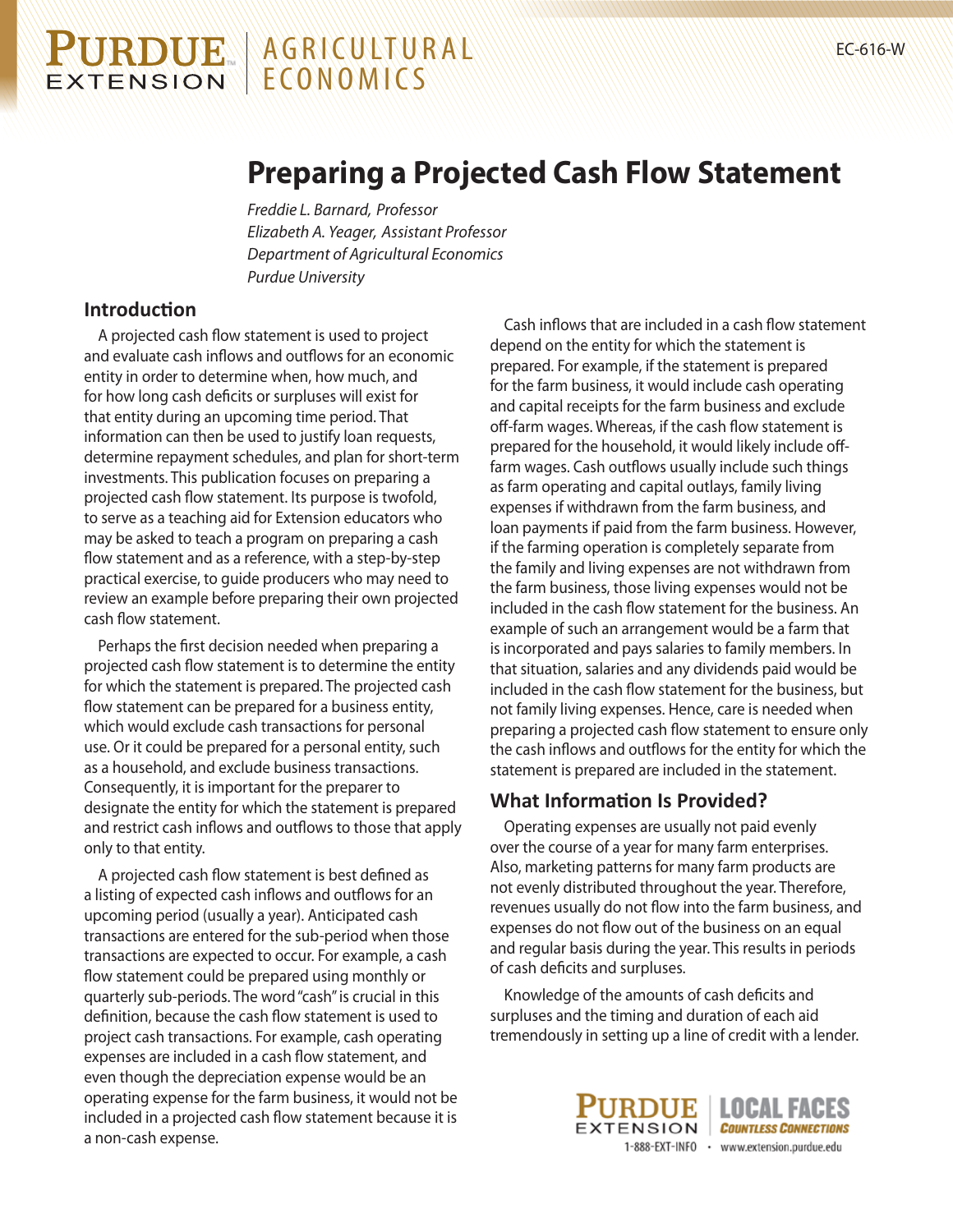The projected cash flow statement clearly identifies when loan funds will be needed and when the lender can expect to be repaid and in what amounts. This information is extremely useful in justifying loan requests.

In addition, a projected cash flow statement enables the user to identify the amount and duration of cash surpluses, which is useful when deciding among the various short-term deposit and investment instruments that may be available to the user (e.g., savings accounts, money market funds, etc.).

Of course, the accuracy of the information provided by a projected cash flow statement depends upon the accuracy of cash inflow and outflow projections, the detail included in the cash flow statement, and whether the statement is prepared for quarters, months, or even weeks. Even though it may lack accuracy because of being an estimate, a projected cash flow statement still provides a projection of expected cash deficits and surpluses that a preparer can use to plan for future periods.

## **How Is the Statement Organized?**

Perhaps the best way to understand how a projected cash flow statement is organized is to think in terms of a calendar, with the columns representing the sub-periods for the planning period used in the projection. Usually the planning period is one year, but the sub-periods can be as detailed as one desires (e.g., quarters, months, and even weeks).

The rows represent various categories for the beginning cash balance, cash receipts, cash expenses, borrowing, saving, and ending cash balance. Of course, the beginning cash balance for each sub-period is the ending cash balance for the previous sub-period.

A very simplified cash flow statement has been adapted from a statement developed by Thomas L. Frey and Danny A. Klinefelter (Coordinated Financial Statements for Agriculture) and is used to explain how a projected cash flow statement is organized (Worksheet 1 on page 3). The statement used in the example is a quarterly statement for one year and consists of five columns, a column for each of the four quarters plus one for projected annual totals. The number of lines necessary to list cash inflows and outflows depends on the number needed to account for all sources and uses of cash needed for the entity for which the cash flow statement is prepared. The simple organization of this statement would make it inadequate for use in many farming operations. It is used here to illustrate the mechanics of preparing a cash flow statement. However, there is a cash flow spreadsheet available for download on the University of Illinois farmdoc website [http://www.farmdoc.illinois.edu/pubs/FASTtool.](http://www.farmdoc.illinois.edu/pubs/FASTtool.asp?category=financial) [asp?category=financial](http://www.farmdoc.illinois.edu/pubs/FASTtool.asp?category=financial) that can be used. The Quick Cash

Flow Projections tool generates a quarterly cash flow projection and allows the user to conduct sensitivity analysis. Other cash flow software programs are also available.

#### *Cash Inflows*

The first line of any cash flow statement is usually the beginning cash balance for the period. That balance includes all readily available funds (e.g., checking account).

The next section is the receipt section, which is divided into three subsections: operating receipts, capital receipts, and nonfarm income. Operating receipts (lines 2-5) include receipts from crops, market livestock, custom work, government payments, hedging account withdrawals, and any other cash receipts to the farm business. Each projected cash receipt is entered in the quarter that the cash is expected. It is usually a good idea to include several blank lines throughout the form (line 5 for example), so that the statement can be tailored to meet your needs.

Capital receipts (lines 6-8) are cash inflows from the sale of capital items, such as breeding livestock, machinery, and equipment. Also, only the amount of cash expected to flow into the operation is entered. That amount is entered in the quarter that the cash is expected.

Nonfarm income (line 9) includes cash received from interest payments, dividends, patronage refunds, and cash received from other nonfarm sources. The total cash available for the quarter (line 10) is then calculated by adding the beginning cash balance, operating receipts, capital receipts, and nonfarm income.

### *Cash Outflows*

The expense section is divided into four subsections: operating expenses, livestock and feed purchases, capital expenditures, and other expenditures. Operating expenses (lines 11-14) include such things as seed, fertilizer, labor, fuel, real estate and property taxes, insurance, utilities, etc. The amount of cash expended for each item is entered in the quarter when it is expected to be paid, which may be different from when you actually take possession of the item.

The next subsection is livestock and feed purchases (lines 16 and 17), and it includes cash expenses for feeder livestock that will then be fed to heavier weights and sold. Also included are cash outlays for feed.

The third subsection is capital expenditures (lines 18 and 19), and it includes cash outlays to purchase breeding livestock, machinery, equipment, buildings, and improvements. If the dealer is to be paid in full and you borrow the money from another lender (e.g., commercial bank, Farm Credit, etc.), the entire amount to be paid is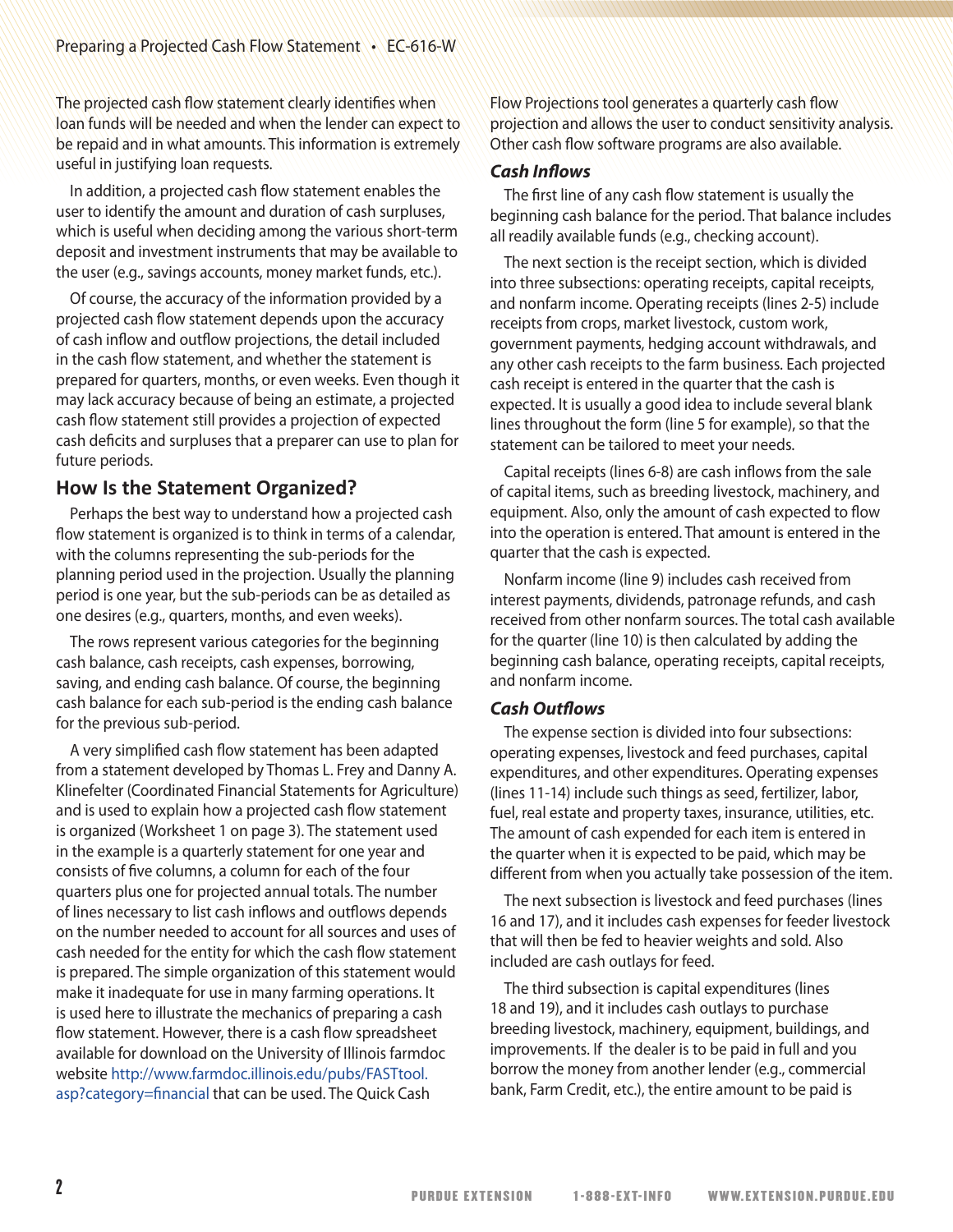#### **Worksheet 1. Projected Cash Flow Statement Projected** Quarter **Quarter**Quarter Quarter Totals Entry Beginning cash balance<br>(all available funds) 1. Operating receipts: XX XX XX XX хx 2. Grain 3. Livestock Custom work 4. 5. Capital receipts: XХ XX ХX XX XX **Breeding livestock** 6. Machinery/equipment 7. 8. Nonfarm income: XX XX XX  $\overline{\mathbf{x}}$  $\overline{\mathbf{x}}$ 9. 10. Total cash available (add lines 1 thru 9) Operating expenses: XX XX XX XX XX 11. Fertilizer and lime 12. Seed and chemicals 13. Labor 14. 15. Total cash operating expense<br>(add lines 11 thru 14) Livestock and feed purchases: XX хx ХX XX XX 16. Feeder livestock 17. Capital expenditures: XX  $\times$ xx XX XX 18. Machinery and equipment 19. xx XX xx xx xx

*Continued on page 4.*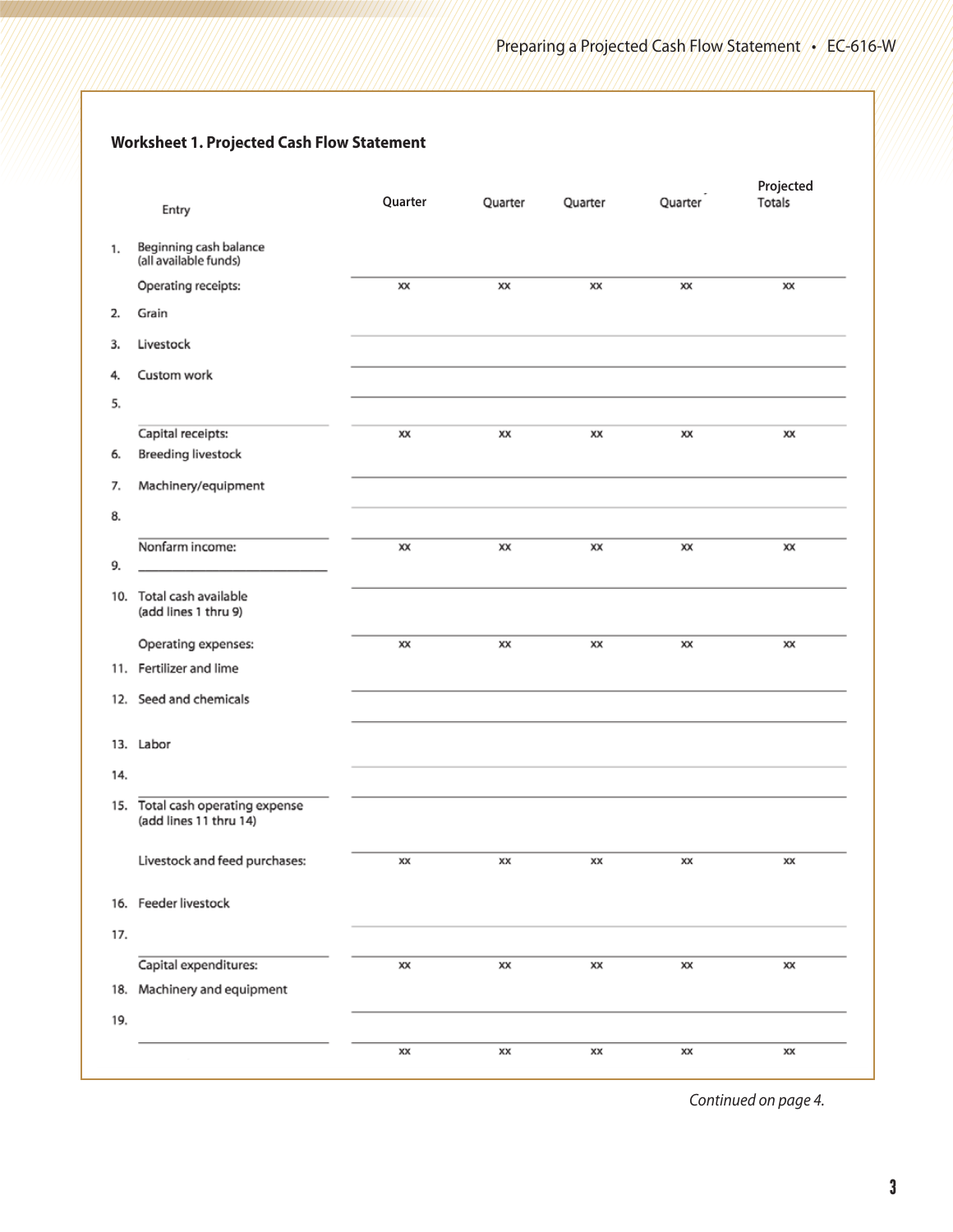## *Worksheet 1 - continued from page 3.*

| Other expenditures:                                                                  |    |    |    |    |    |
|--------------------------------------------------------------------------------------|----|----|----|----|----|
| 20. Family living                                                                    |    |    |    |    |    |
| 21. Intermediate and long-term loan<br>payments (principal)                          |    |    |    |    |    |
| 22. (interest)                                                                       |    |    |    |    |    |
| 23. Total cash required (add lines 15<br>thru 22)                                    |    |    |    |    |    |
| 24. Cash available less cash required<br>(line 10 minus line 23)                     |    |    |    |    |    |
| 25. Inflows from savings (principal)                                                 |    |    |    |    |    |
| 26. (interest)                                                                       |    |    |    |    |    |
| 27. Cash position before borrowing<br>and after savings                              |    |    |    |    |    |
| 28. Money to be borrowed:<br>(operating loans) (Intermediate<br>and long term loans) |    |    |    |    |    |
| 29. Operating loan payments<br>(principal)                                           |    |    |    |    |    |
| (interest)<br>30. Outflows to savings                                                |    |    |    |    |    |
| 31. Ending cash balance                                                              |    |    |    |    |    |
| Loan balances (at end of period):                                                    | XX | xх | xx | xх | xх |
| 32. Current year's operating loans                                                   |    |    |    |    |    |
| 33. Previous year's operating loans                                                  |    |    |    |    |    |
| 34. Intermediate and long-term loans                                                 |    |    |    |    |    |
| 35. Total loans                                                                      |    |    |    |    |    |
|                                                                                      |    |    |    |    |    |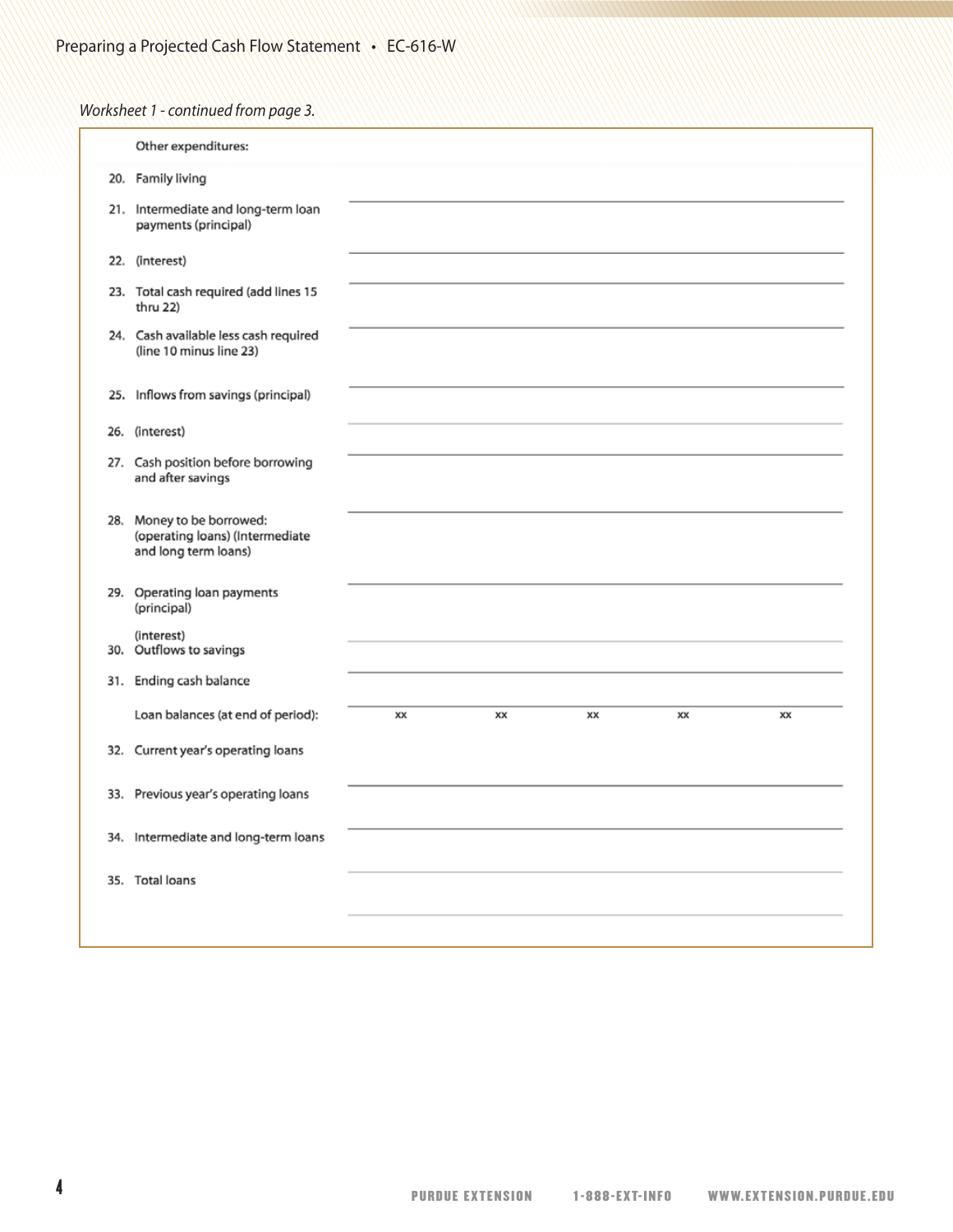entered in the appropriate quarter. The cash flowing into the operation from the loan will be entered later.

Other expenditures (lines 20-22) can include hedging account deposits, gross family living withdrawals if withdrawn from the farm business, nonfarm business expenditures if not a separate entity, and income tax and social security payments. Also included in this section are principal and interest payments due for term loans, such as for machinery and real estate. The total cash required for the quarter (line 23) is calculated by adding all cash outflows projected for the quarter.

#### *The Cash Position*

Subtracting total cash required (line 23) from total cash available (line 10) yields the cash position before borrowing and inflows from savings. If the cash position is negative or below a specified amount that is desired in the checking account, you can transfer any money available in savings to the checking account (lines 25 and 26).

If the cash position before borrowing and after savings (line 27), is still negative or below some minimum amount desired in the checking account, you must borrow those funds needed to satisfy the deficit and/or maintain the minimum amount desired in the checking account. Line 28 provides a place to enter operating and longer-term borrowing.

A line is also needed to schedule principal and interest payments for operating loans (line 29), which lenders usually require to be repaid during the upcoming 12 months from the proceeds of the enterprises financed. For example, if operating funds are borrowed in the spring to plant the corn crop, those funds are usually scheduled to be repaid when the corn is expected to be sold. Of course, if the corn is stored and expected to be sold the next year, then the payment should be included in the cash flow projection for the next year.

Two additional lines are needed to account for any cash remaining at the end of the period (lines 30 and 31). First, when the amount of cash is greater than the minimum balance desired, the excess will likely be invested in a short-term alternative, such as a savings account, money market fund, etc. Therefore, a line is needed to account for funds flowing out of the farm business and into some type of savings or short-term investment (line 30). This line is necessary since that amount of cash will not be available for use by the farm business until either the investment matures or until the funds are transferred from the savings account back to the checking account. Line 31 is the ending cash balance for the quarter. This is also the beginning cash balance for the next quarter.

The cash position for each quarter is then calculated sequentially as described above, until the ending cash balance for the last quarter is calculated. That amount then becomes the beginning cash balance for the first quarter of the next year's projected cash flow statement.

The last four lines (32-35) enable the borrower to keep a running total of the various loan balances. The lines are labeled to distinguish between current year operating loans (line 32) and operating loans remaining from a previous period (line 33). This information is extremely useful when applying for a line of credit from a lender, because the lender needs to know the maximum amount expected to be outstanding as well as amounts expected to be outstanding throughout the year. The balances for each period are increased or decreased as funds are disbursed and payments are made.

Balances for longer-term loans are on a separate line (line 34) and can be increased or decreased as additional funds are borrowed or payments made. The total loan balance outstanding each period can then be calculated by summing the loan balances outstanding for each type of loan and recording the total on line 35.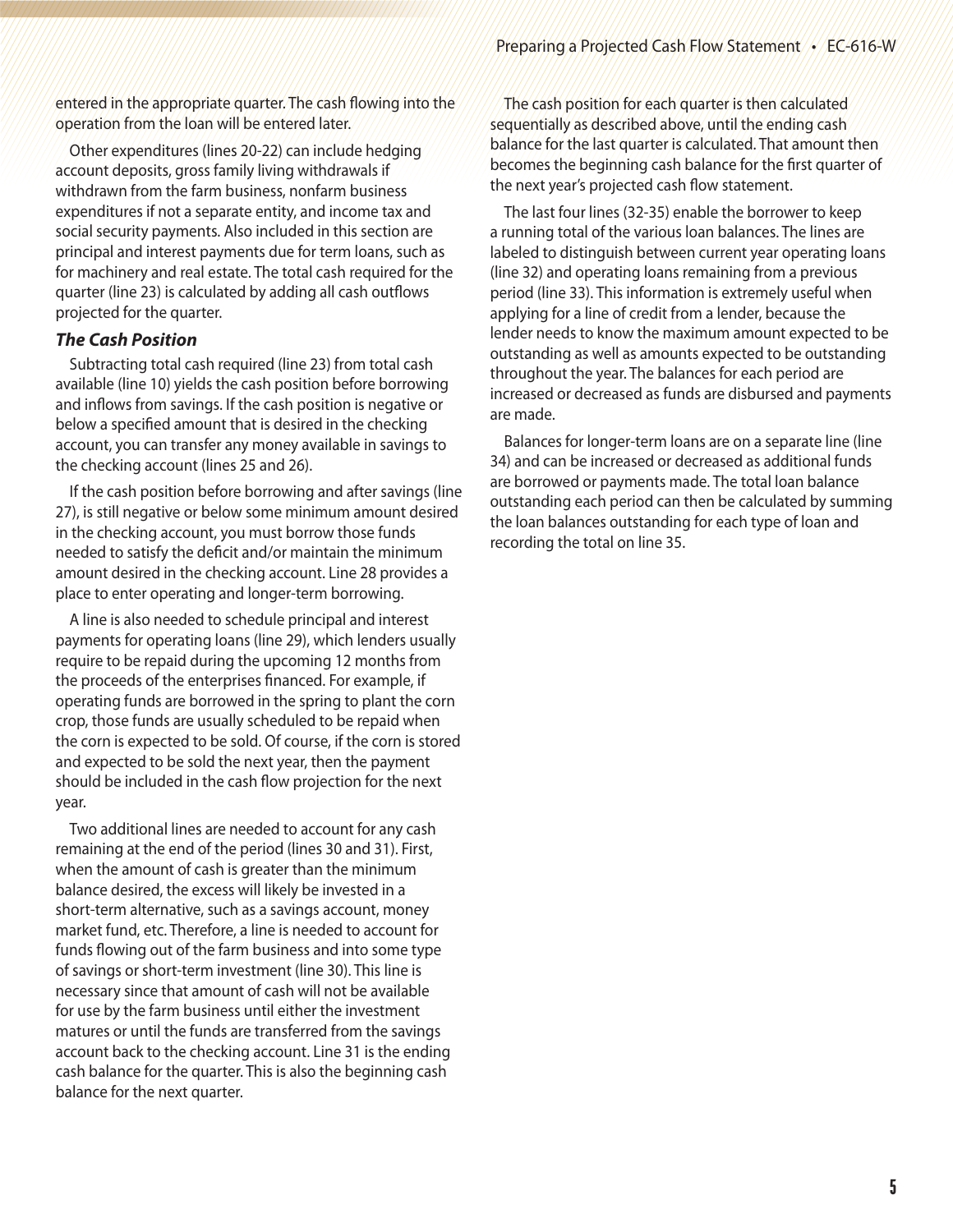#### *An Example—Fred Farmer*

To illustrate how a projected cash flow statement is prepared, an example is used to describe anticipated cash transactions for a hypothetical farm operator, Fred Farmer. The information describing this farming operation is presented in Exercise 1 (below). To understand the mechanics of completing a projected cash flow statement, the example is used first to complete an annual projected cash flow statement. Therefore, information from Exercise 1 will be entered in Projected Totals.

In this simple example, transfer the information contained in Exercise 1 to the Projected Totals column for your projected cash flow statement (Worksheet 1 on page 3). To check yourself, refer to the Answer Key (below), as the transactions are discussed in the following paragraphs.

#### **Exercise 1. Projected Cash Flow Statement Exercise**

Cash transactions expected during the upcoming 12-month period:

- 1. The cash balance on January 1 is \$128,750. (Line 1).
- 2. Grain to be sold during the upcoming year should generate \$1,227,500. (Line 2).
- 3. Nonfarm income for the upcoming year is expected to equal \$27,414. (Line 9).
- 4. Total operating expenses of \$964,225 are expected for the upcoming year. (Line 15).
- 5. A new piece of machinery costing \$50,000 will likely be purchased and the entire amount will be borrowed from the local bank. (Line 18).
- 6. Family living expenses and taxes of \$120,000 are expected during the upcoming year. (Line 20).
- 7. Principal payments on term loans are expected to equal \$71,028, with another \$29,223 due in interest. (Lines 21 and 22).
- 8. Fred plans to borrow and repay his operating loan of \$716,278, with \$24,865 paid in interest. (Lines 28 and 29).

On January 1, there is \$128,750 in cash or in the checking account. Remember, this balance is the amount at the end of the previous year. It is entered on line 1.

Next, expect \$1,383,664 to be available to the operation during the upcoming period. This is found by adding the beginning cash balance,\$128,750, the \$1,227,500 from the sale of grain (line 2) to the amount of money flowing into the operation from other sources, \$27,414 (line 9). Thus, the total cash available is \$1,383,664 (line 10).

Also, Fred expects \$1,234,476 to flow out of the operation during the upcoming year. This is found by adding the operating expenses of \$964,225 (line 15), capital expenditures of \$50,000 (line 18), family living expenses and taxes of \$120,000 (line 20), and long term loan payments of \$100,251; \$71,028 in principal (line 21) and \$29,223 in interest (line 22).

The cash position at the end of the year would be \$124,323 (line 31). At this time Fred must think about whether to keep all of that amount in cash, pay ahead on his term loans or invest some of it in short-term alternatives.

| Answer Key - Projected Cash Flow Statement |  |  |  |
|--------------------------------------------|--|--|--|
|--------------------------------------------|--|--|--|

| Line<br>No.                                                            | Item                                                                                                                                                                                                                                             | Projected<br>Totals                                                                |             |
|------------------------------------------------------------------------|--------------------------------------------------------------------------------------------------------------------------------------------------------------------------------------------------------------------------------------------------|------------------------------------------------------------------------------------|-------------|
| 1.<br>$\overline{2}$ .<br>9.<br>10.<br>15.<br>18.<br>20.<br>21.<br>22. | Beginning cash balance Grain<br>Sales<br>Nonfarm income<br>Total cash available<br>Total cash operating expenses<br>Machinery and equipment<br>Family living expenses and taxes<br>Term loan payment (principal)<br>Term loan payment (interest) | 128,750<br>1,227,500<br>27,414<br>964,225<br>50,000<br>120,000<br>71,028<br>29,223 | \$1,383,664 |
| 23.                                                                    | Total cash required                                                                                                                                                                                                                              |                                                                                    | \$1,234,476 |
| 24.                                                                    | Cash available less cash required                                                                                                                                                                                                                |                                                                                    | \$149,188   |
| 25.                                                                    | Inflows from savings (principal)                                                                                                                                                                                                                 |                                                                                    | 0           |
| 27.                                                                    | Cash position before borrowing and after savings                                                                                                                                                                                                 |                                                                                    | \$149,188   |
| 28.                                                                    | Money to be borrowed (operating)                                                                                                                                                                                                                 |                                                                                    | 716,278     |
| 29.                                                                    | Operating loan payments (principal)                                                                                                                                                                                                              |                                                                                    | 716,278     |
|                                                                        | (interest)                                                                                                                                                                                                                                       |                                                                                    | 24,865      |
| 30.                                                                    | Outflows to savings                                                                                                                                                                                                                              |                                                                                    | $\Omega$    |
| 31.                                                                    | Ending cash balance                                                                                                                                                                                                                              |                                                                                    | 124,323     |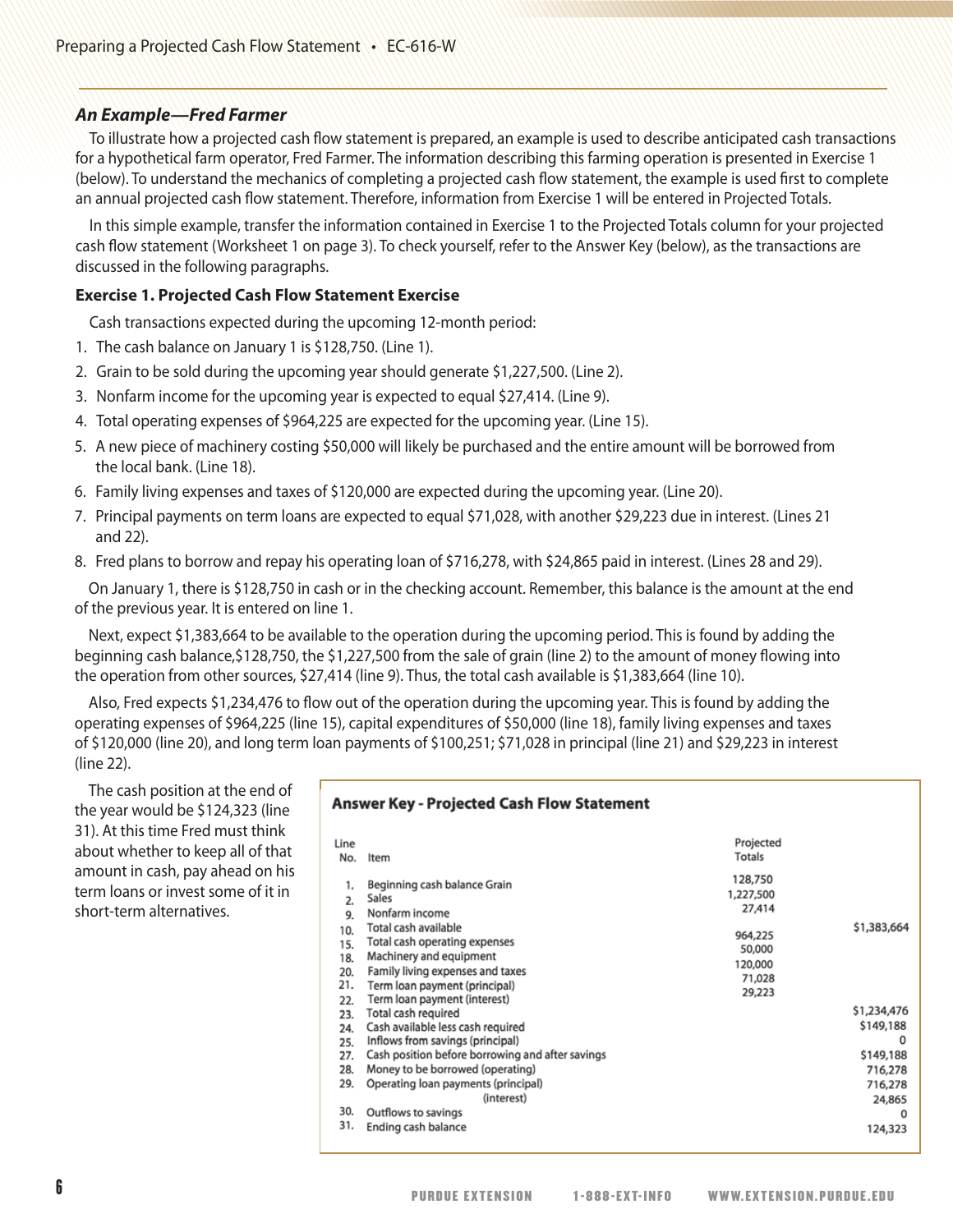#### **Exercise 2. Projected Quarterly Cash Flow Statement Exercise**

Enter cash transactions expected during the upcoming 12-month period by quarter.

- 1. Enter cash balance on January 1 is \$128,750.
- 2. Fred Farmer expects to sell the grain production for the upcoming year (\$1,227,500) in the following manner: \$165,000 the third quarter and \$1,062,500 the fourth quarter.
- 3. Continue to receive nonfarm income, with \$13,707 received in each of the first and fourth quarters.
- 4. Operating expenses for the upcoming year (\$964,225) are expected to be paid according to the following schedule: \$651,225 (quarter 1), \$33,000 (quarter 2), \$70,741 (quarter 3) and \$209,259 (quarter 4).
- 5. Fred expects to purchase a piece of machinery on January 2 that will cost \$50,000.
- 6. Family living expenses and taxes will be about \$120,000 during the upcoming year and will be spread evenly over the four quarters.
- 7. Fred has principal payments on term loans of \$71,028, with \$50,000 due in quarter 2 and \$21,028 due in quarter 4. Projected interest on term loans is projected to be \$4,510 in quarter 2 and \$24,713 in quarter 4.
- 8. The projected operating loan of \$716,278 is expected to be paid in the following manner; \$64,259 in quarter 3 and \$652,019 in quarter 4, with \$24,865 in interest paid in quarter 4.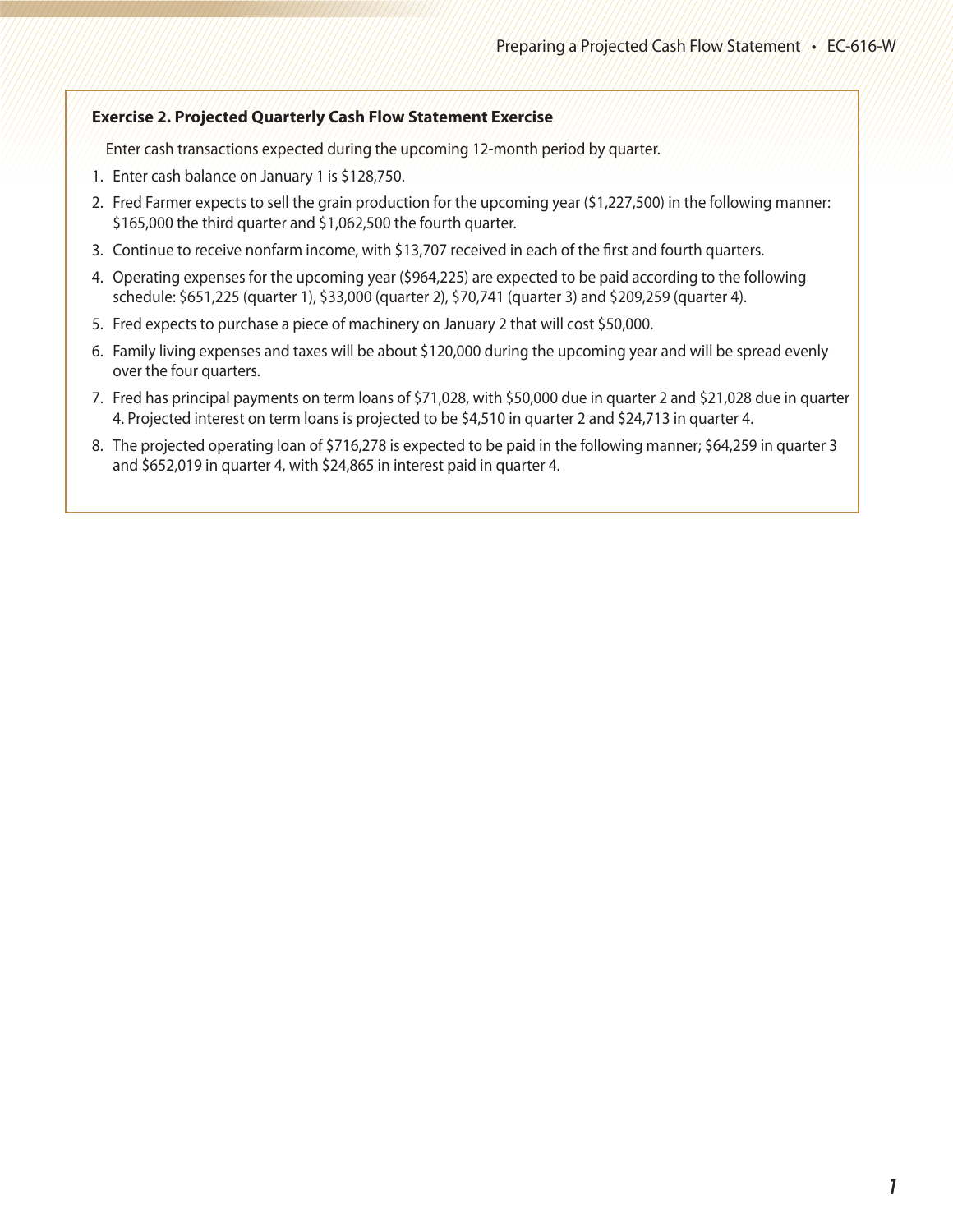| Beginning cash balance<br>Operating receipts:<br>Grain<br>Livestock<br>Custom work<br>Capital receipts:<br><b>Breeding Livestock</b><br>Machinery and Equipment<br>Nonfarm income:<br>Total cash available<br>(add lines 1 thru 9)<br>Operating Expense:<br>Fertilizer and Lime<br>Seeds and chemicals<br>Machine operations and drying | Q1<br>128,750<br>xх<br>xх | Q <sub>2</sub><br>ХX<br>XX | Q3<br>xx<br>XX | Q4<br>XX | Totals<br>128,750<br>хx<br>1,227,500 |
|-----------------------------------------------------------------------------------------------------------------------------------------------------------------------------------------------------------------------------------------------------------------------------------------------------------------------------------------|---------------------------|----------------------------|----------------|----------|--------------------------------------|
|                                                                                                                                                                                                                                                                                                                                         |                           |                            |                |          |                                      |
|                                                                                                                                                                                                                                                                                                                                         |                           |                            |                |          |                                      |
|                                                                                                                                                                                                                                                                                                                                         |                           |                            |                |          |                                      |
|                                                                                                                                                                                                                                                                                                                                         |                           |                            |                |          |                                      |
|                                                                                                                                                                                                                                                                                                                                         |                           |                            |                |          |                                      |
|                                                                                                                                                                                                                                                                                                                                         |                           |                            |                |          |                                      |
|                                                                                                                                                                                                                                                                                                                                         |                           |                            |                |          |                                      |
|                                                                                                                                                                                                                                                                                                                                         |                           |                            |                | XX       | xх                                   |
|                                                                                                                                                                                                                                                                                                                                         |                           |                            |                |          |                                      |
|                                                                                                                                                                                                                                                                                                                                         |                           |                            |                |          |                                      |
|                                                                                                                                                                                                                                                                                                                                         |                           |                            |                |          |                                      |
|                                                                                                                                                                                                                                                                                                                                         | xх                        | xх                         | xх             | хx       | хx                                   |
|                                                                                                                                                                                                                                                                                                                                         | 13,707                    | 0                          | 0              | 13,707   | 27,414                               |
|                                                                                                                                                                                                                                                                                                                                         |                           |                            |                |          |                                      |
|                                                                                                                                                                                                                                                                                                                                         | 142,457                   |                            |                |          | 1,383,664                            |
|                                                                                                                                                                                                                                                                                                                                         | XХ                        | XX                         | XX             | XX       | xх                                   |
|                                                                                                                                                                                                                                                                                                                                         |                           |                            |                |          |                                      |
|                                                                                                                                                                                                                                                                                                                                         |                           |                            |                |          |                                      |
|                                                                                                                                                                                                                                                                                                                                         |                           |                            |                |          |                                      |
|                                                                                                                                                                                                                                                                                                                                         |                           |                            |                |          |                                      |
| Total cash operating expenses<br>(add lines 11 thru 14)                                                                                                                                                                                                                                                                                 | 651,225                   | 33,000                     |                |          | 964,225                              |
| Livestock and feed purchases:                                                                                                                                                                                                                                                                                                           | ХX                        | ХX                         | xх             | XX       | ХX                                   |
| Feeder livestock                                                                                                                                                                                                                                                                                                                        |                           |                            |                |          |                                      |
|                                                                                                                                                                                                                                                                                                                                         |                           |                            |                |          |                                      |
| Capital expenditures:                                                                                                                                                                                                                                                                                                                   | XX                        | XХ                         | XX             | XX       | XX                                   |
| Machinery and equipment                                                                                                                                                                                                                                                                                                                 | 50,000                    |                            |                |          | 50,000                               |
|                                                                                                                                                                                                                                                                                                                                         |                           |                            |                |          |                                      |
| Other expenses:                                                                                                                                                                                                                                                                                                                         | xх                        | xх                         | xх             | XX       | XХ                                   |
| Family living                                                                                                                                                                                                                                                                                                                           | 30,000                    | 30,000                     | 30,000         | 30,000   | 120,000                              |
| Intermediate and long-term loan                                                                                                                                                                                                                                                                                                         |                           |                            |                |          | 71,028                               |
| payments (principal)<br>(interest)                                                                                                                                                                                                                                                                                                      |                           |                            |                |          | 29,223                               |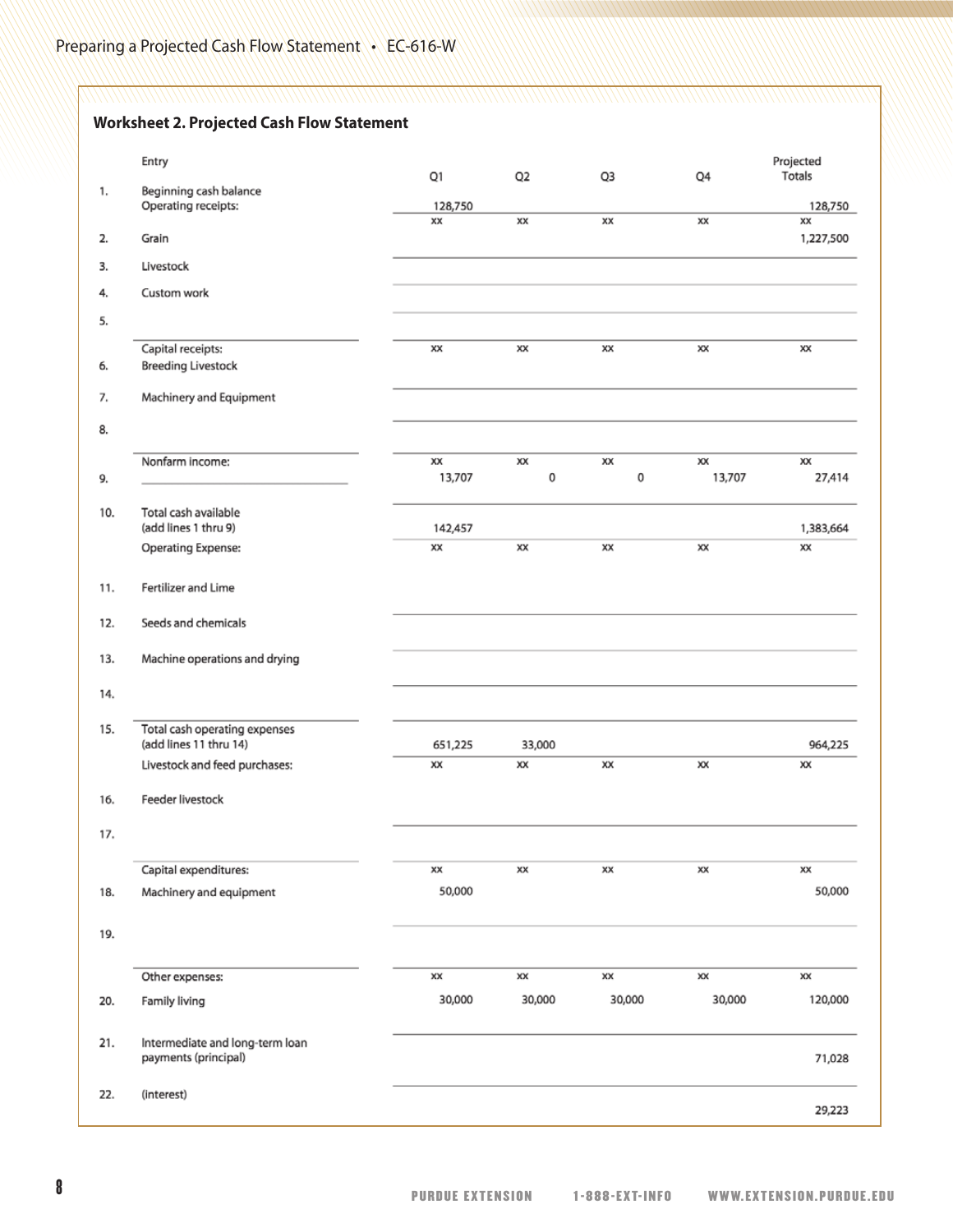| Total cash required (lines 15 thru 22)<br>Cash available less cash required<br>(line 10 minus line 23)<br>Inflows from savings (principal)<br>(interest) | 731,225<br>(588, 768)                    | 1,234,476<br>149,188 |
|----------------------------------------------------------------------------------------------------------------------------------------------------------|------------------------------------------|----------------------|
|                                                                                                                                                          |                                          |                      |
|                                                                                                                                                          |                                          |                      |
|                                                                                                                                                          |                                          |                      |
|                                                                                                                                                          |                                          |                      |
| savings                                                                                                                                                  | (588, 768)                               | 149,188              |
| Money to be borrowed:<br>(term loans)<br>(operating loans)                                                                                               | 598,768                                  | 716,278              |
| Operating loan payments<br>(principal)<br>(interest)                                                                                                     |                                          | 716,278<br>24,865    |
| Outflows to savings                                                                                                                                      |                                          | 0                    |
| Ending cash balance                                                                                                                                      | 10,000                                   | 124,323              |
|                                                                                                                                                          | Cash position before borrowing and after |                      |

#### *An Example—Fred Farmer - continued*

- 1. We know the beginning cash balance for the year and the first quarter is \$128,750 (line 1).
- 2. There were no cash receipts from the sale of grain in the first quarter.
- 3. Nonfarm income for the year is expected to equal \$27,414, of which \$13,707 is expected to be received in the first quarter (line 9).
- 4. The operating expenses for the first quarter are projected to be \$651,225 (line 15).
- 5. Fred expects to spend \$50,000 for a piece of equipment during the first quarter (line 18).
- 6. Family living expenses and taxes of \$30,000 are expected in every quarter (line 20). Now let's calculate our total cash available for the first quarter:

Line

|          | Beginning cash balance | \$128,750 |
|----------|------------------------|-----------|
| <b>9</b> | Nonfarm income         | $+13.707$ |
| 10.      | Total cash available   | \$142,457 |

Now let's calculate our total cash required for the first quarter

Line

| 19.        | Operating expenses      | \$651,225 |
|------------|-------------------------|-----------|
| 18.        | Machinery and equipment | 50,000    |
| <b>20.</b> | Family living           | 30,000    |
| 23.        | Total cash required     | \$731,225 |

Cash available less cash required is:

Line

| 10. | \$142,457   |
|-----|-------------|
| 23. | $-731,225$  |
| 24. | $-5588,768$ |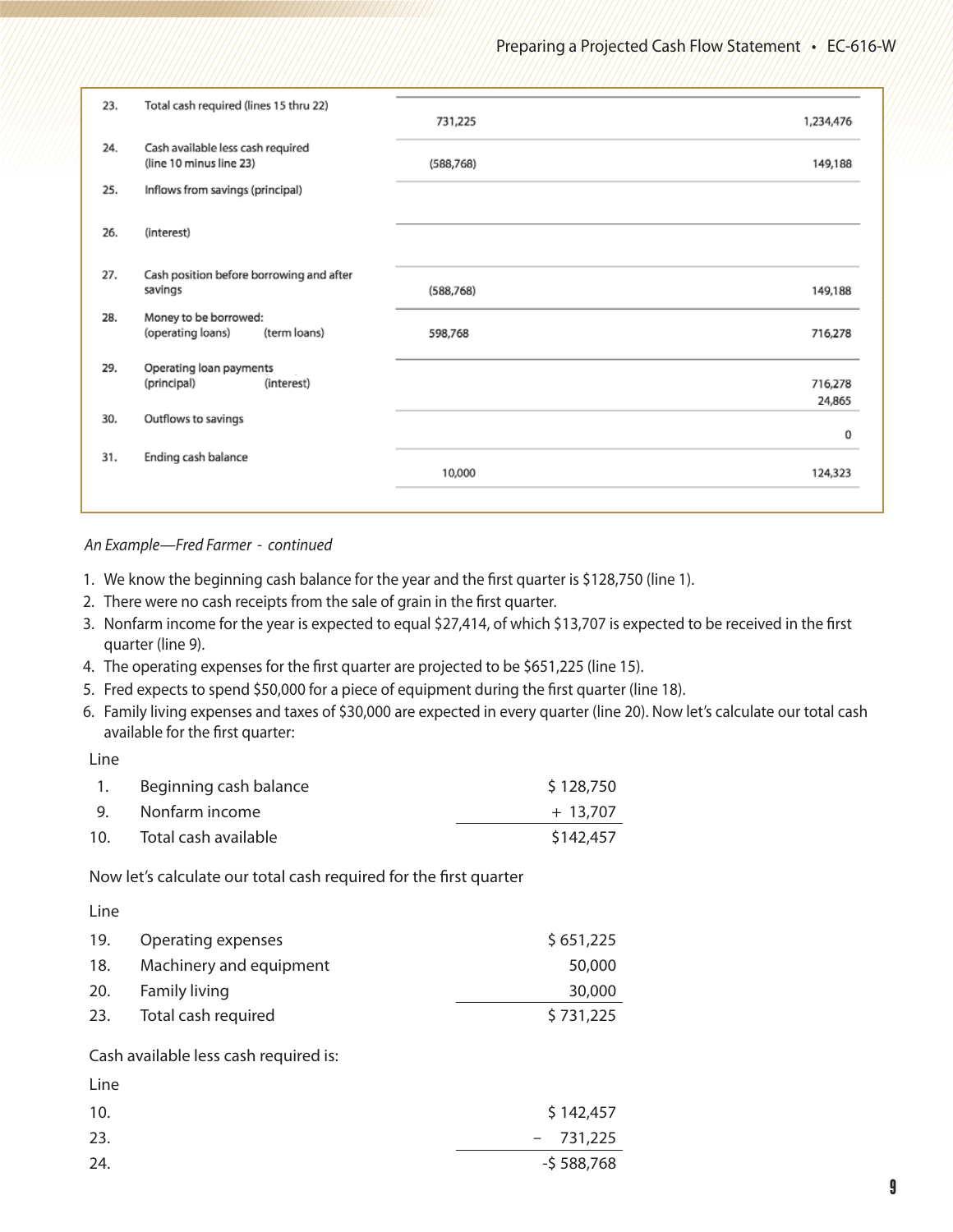#### *An Example—Fred Farmer - continued*

Fred wants to keep at least \$10,000 in his checking account to meet current cash obligations, so he borrows \$598,768 on his operating loan (line 29). Consequently, he has a beginning cash balance for the second quarter of \$10,000.

Next, you should complete the second quarter. To check your answers, refer to Worksheet 3 on page 11. The following steps list the sequence of events.

- 1. During the second quarter we again notice that no grain or livestock is expected to be sold.
- 2. There is no nonfarm income.
- 3. Operating expenses during the second quarter total \$33,000.
- 4. Principal payment on term debt is \$50,000, plus \$4,510 in interest.
- 5. Family living expenses and taxes are again equal to \$30,000 for the quarter.

Now it is time to total.

Line

| 1    | Beginning cash balance                | \$10,000  |
|------|---------------------------------------|-----------|
| 10   | Total cash available                  | \$10,000  |
| 15   | Total cash operating expenses         | \$33,000  |
| 21   | Payments on term debt (princ.)        | 50,000    |
|      | (interest)                            | 4,510     |
| 20   | Family living and taxes               | 30,000    |
| 23   | Total cash required                   | \$117,510 |
|      | Cash available less cash required is: |           |
| Line |                                       |           |
| 10   | \$10,000                              |           |
| 23   | \$117,510                             |           |
| 24   | (\$107,510)                           |           |

The cash position before borrowing and after savings (line 27) is now minus \$107,510. At this time Mr. Farmer decides to borrow \$117,510 in the form of an operating loan. This is used to cover the cash deficit and to cover any unexpected expenses that may have been omitted. The operating loan is entered on line 28. So the ending cash balance is \$10,000, which is also the beginning cash balance for the third quarter.

At this time, you should complete quarters 3 and 4. The answer sheet for Fred Farmer's projected cash flow statement is presented in Worsheet 4 on page 13. Check your answers with the answer sheet. If there is a difference and you do not understand the reason for that difference, please contact your county agriculture Extension educator.

There is one additional point that should be made. When you prepared the annual projected cash flow statement, did it show that Fred would need an operating loan? The answer is "no." That was found only when the quarterly cash flow statement was prepared. This illustrates one of the benefits of preparing a projected cash flow statement on a more frequent basis; it provides more detailed information. Many people prepare a monthly projected cash flow statement. The monthly cash flow provides an even better indication of the timing of cash inflows and outflows and cash surplus and deficit amounts.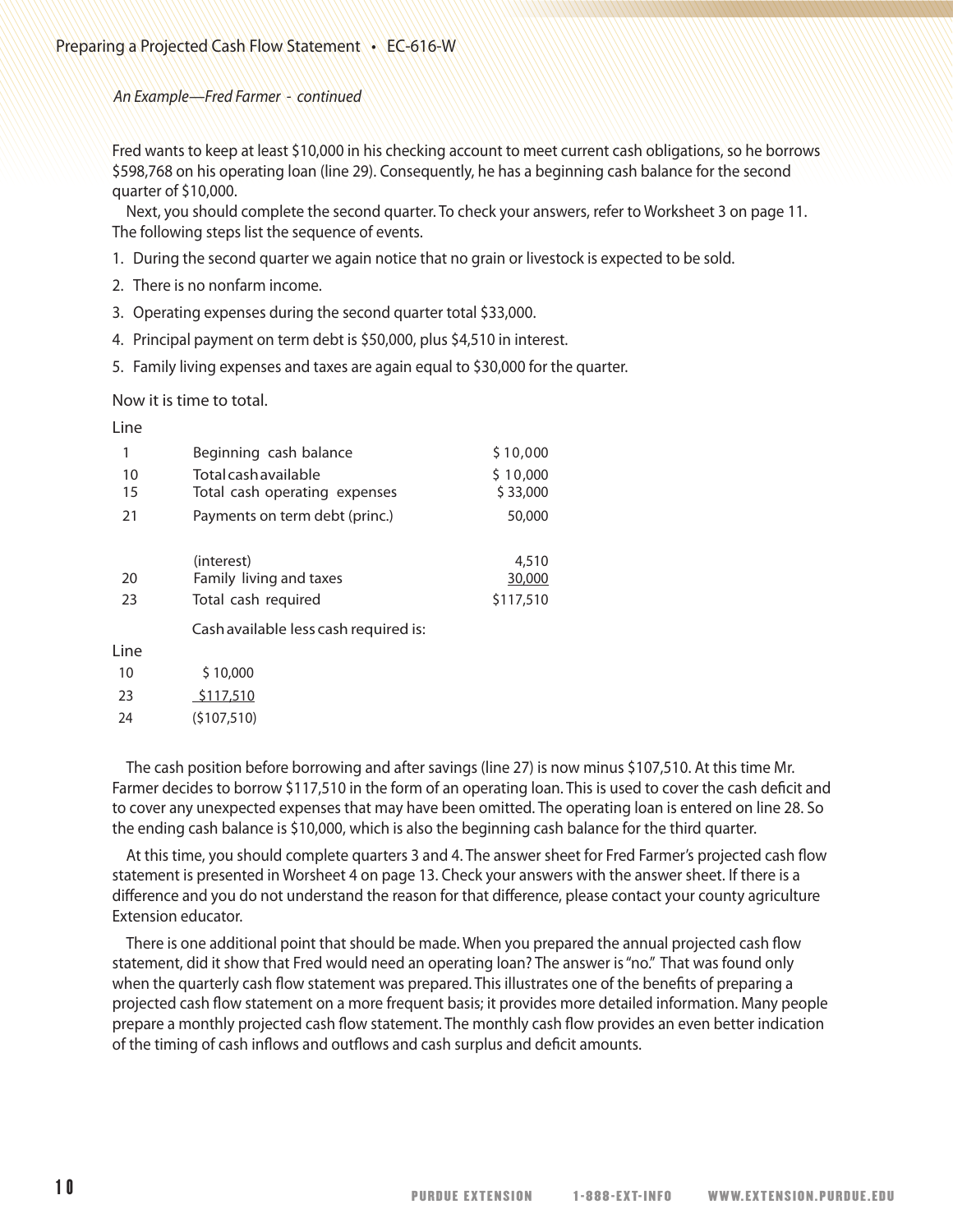|     | <b>Worksheet 3. Projected Cash Flow Statement</b>       |              |                |                |    |                  |
|-----|---------------------------------------------------------|--------------|----------------|----------------|----|------------------|
|     | Entry                                                   | Q1           | Q <sub>2</sub> | Q <sub>3</sub> | Q4 | Projected Totals |
| 1.  | Beginning cash balance                                  | 128,750      | 10,000         |                |    | 128,750          |
| 2.  | Operating receipts:<br>Grain and feed                   | xх           | xх             | XХ             | xх | xх<br>1,227,500  |
| 3.  | Livestock and poultry                                   |              |                |                |    |                  |
| 4.  | Custom work                                             |              |                |                |    |                  |
| 5.  |                                                         |              |                |                |    |                  |
| б.  | Capital receipts:<br><b>Breeding Stock</b>              | XX           | ХX             | XX             | ХX | XX               |
| 7.  | Machinery and equipment                                 |              |                |                |    |                  |
| 8.  |                                                         |              |                |                |    |                  |
| 9.  | Nonfarm income:                                         | XX<br>13,707 | XX<br>0        | XX             | XX | XX<br>27,414     |
| 10. | Total cash available<br>(add lines 1 thru 9)            | 142,457      | 10,000         |                |    | 1,383,664        |
| 11. | Operating expenses:<br>Fertilizer and lime              | XX           | хx             | XX             | XX | XX               |
| 12. | Seed and chemicals                                      |              |                |                |    |                  |
| 13. | Machine operation and drying                            |              |                |                |    |                  |
| 14. |                                                         |              |                |                |    |                  |
| 15. | Total cash operating expenses<br>(add lines 11 thru 14) | 651,225      | 33,000         |                |    |                  |
|     | Livestock and feed purchases:                           | XX           | XХ             | XX             | XХ | XX               |
| 16. | Feeder livestock                                        |              |                |                |    |                  |
| 17. |                                                         |              |                |                |    |                  |
|     | Capital expenditures:                                   | XX           | XX             | XX             | ХX | XX               |
| 18. | Machinery and equipment                                 | 50,000       |                |                |    | 50,000           |
| 19. |                                                         |              |                |                |    |                  |
| 20. | Other expenses:<br>Family living                        | XX<br>30,000 | XХ<br>30,000   | XX             | хx | XX<br>120,000    |

*Continued on page 12.*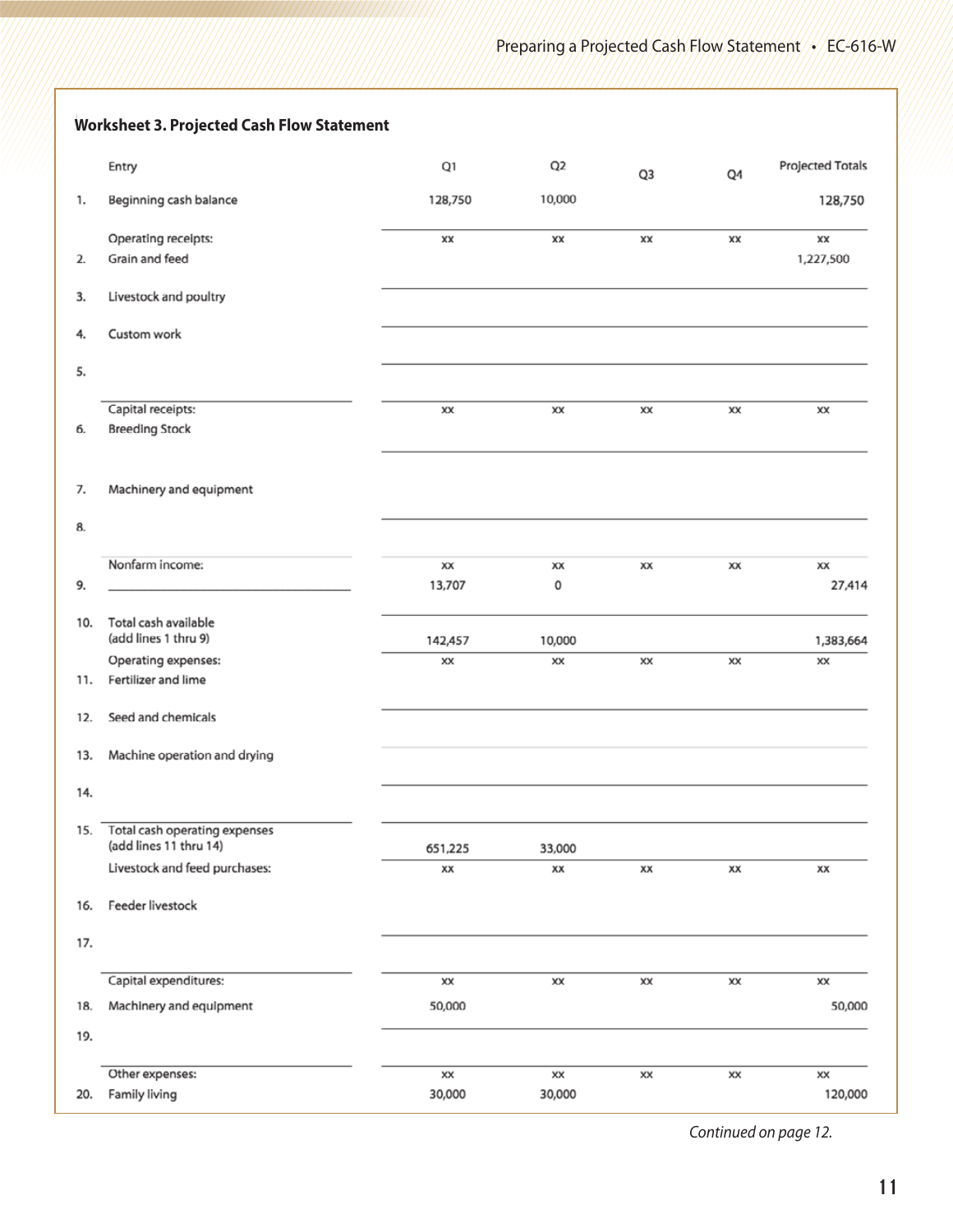## *Worksheet 3 - continued from page 11.*

| Intermediate and long-term loan payments<br>21.<br>(principal)                             | 0             | 50,000      | 71,028    |
|--------------------------------------------------------------------------------------------|---------------|-------------|-----------|
| (interest)<br>22.                                                                          |               |             |           |
|                                                                                            | 0             | 4,510       | 29,223    |
| Total cash required (lines 15 thru 22)<br>23.                                              |               |             |           |
|                                                                                            | 731,225       | 117,510     | 1,234,476 |
| Cash available less cash required<br>24.<br>(line 10 minus line 23)                        | (5588, 768)   | (5107,510)  | \$149,188 |
| Inflows from savings (principal)<br>25.                                                    |               |             |           |
| (interest)<br>26.                                                                          |               |             |           |
| Cash position before borrowing and after<br>27.                                            |               |             |           |
| savings                                                                                    | ( \$588, 768) | (\$107,510) | \$149,188 |
| Money to be borrowed:<br>28.<br>(Intermediate and<br>(Operating loans)<br>long-term loans) | 598,768       | 117,510     | 716,278   |
| Operating loan payments<br>(principal)<br>29.                                              |               |             |           |
| (interest)                                                                                 |               |             |           |
| Outflows to savings<br>30.                                                                 |               |             | 0         |
| Ending cash balance<br>31.                                                                 |               |             |           |
|                                                                                            | 10,000        | 10,000      | 124,323   |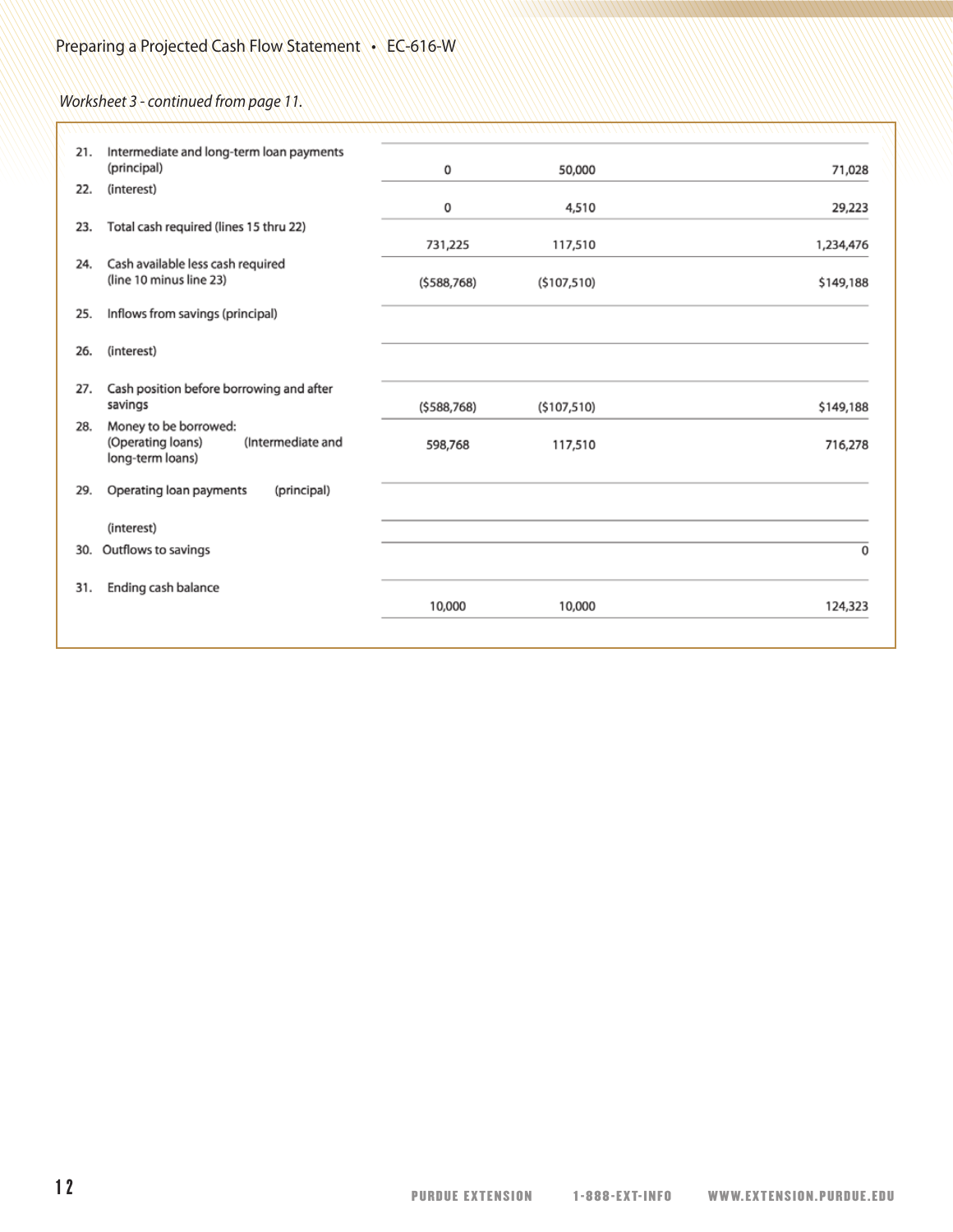|     | <b>Worksheet 4. Projected Cash Flow Statement</b>          |               |                |               |                 |                     |
|-----|------------------------------------------------------------|---------------|----------------|---------------|-----------------|---------------------|
|     | <b>Entry</b>                                               | QI            | Q <sub>2</sub> | Q3            | Q4              | Projected<br>totals |
|     | Beginning cash balance                                     | 128,750       | 10,000         | 10,000        | 10,000          | Total 8,750         |
| 1.  | Operating receipts:                                        | XX            | XX             | XX            | XX              | XX                  |
| 2.  | <b>Grain and feed</b>                                      |               |                | 165,000       | 1,062,500       | 1,227,500           |
| 3.  | Livestock and poultry                                      |               |                |               |                 |                     |
| 4.  | Custom work                                                |               |                |               |                 |                     |
| 5.  |                                                            |               |                |               |                 |                     |
| 6.  | Capital receipts:<br><b>Breeding stock</b>                 | XX            | XX             | XX            | XX              | XX                  |
| 7.  | Machinery and equipment                                    |               |                |               |                 |                     |
| 8.  |                                                            |               |                |               |                 |                     |
|     | Nonfarm income:                                            | XX            | XX             | XX            | XX              | XХ                  |
| 9.  |                                                            | 13,707        | 0              | 0             | 13,707          | 27,414              |
| 10. | Total cash available (add lines 1 thru 9)                  |               |                |               |                 | 1,383,664**         |
|     | Operating expenses:                                        | 142,457<br>ХX | 10,000<br>XX   | 175,000<br>XX | 1,086,207<br>XX | XX                  |
| 11. | <b>Fertilizer and lime</b>                                 |               |                |               |                 |                     |
| 12. | <b>Seed and chemicals</b>                                  |               |                |               |                 |                     |
| 13. | Machinery operation and drying                             |               |                |               |                 |                     |
| 14. |                                                            |               |                |               |                 |                     |
|     | 15. Total cash operating expense<br>(add lines 11 thru 14) | 651,225       |                |               |                 | 964,225             |
|     | Livestock and feed purchases:                              | XX            | 33,000<br>XX   | 70,741<br>XX  | 209,259<br>XX   | XХ                  |
|     | 16. Feeder livestock                                       |               |                |               |                 |                     |
| 17. |                                                            |               |                |               |                 |                     |
|     | Capital expenditures:                                      | ХX            | ХX             | xх            | XX              | XX                  |
|     | 18. Machinery and equipment                                | 50,000        |                |               |                 | 50,000              |
| 19. |                                                            |               |                |               |                 |                     |
|     | Other expenses:                                            | XX            | XX             | ХX            | XX              | XX                  |
|     | 20. Family living                                          | 30,000        | 30,000         | 30,000        | 30,000          | 120,000             |
| 21. | Intermediate and long-term loan payments<br>(principal)    |               | 50,000         |               | 21,028          | 71,028              |
| 22. | (interest)                                                 |               | 4,510          |               | 24,713          | 29,223              |
|     | 23. Total cash required (lines 15 thru 22)                 | 731,225       | 117,510        | 100,741       | 285,000         | 1,234,476           |
|     |                                                            |               |                |               |                 |                     |

*Continued on page 14.*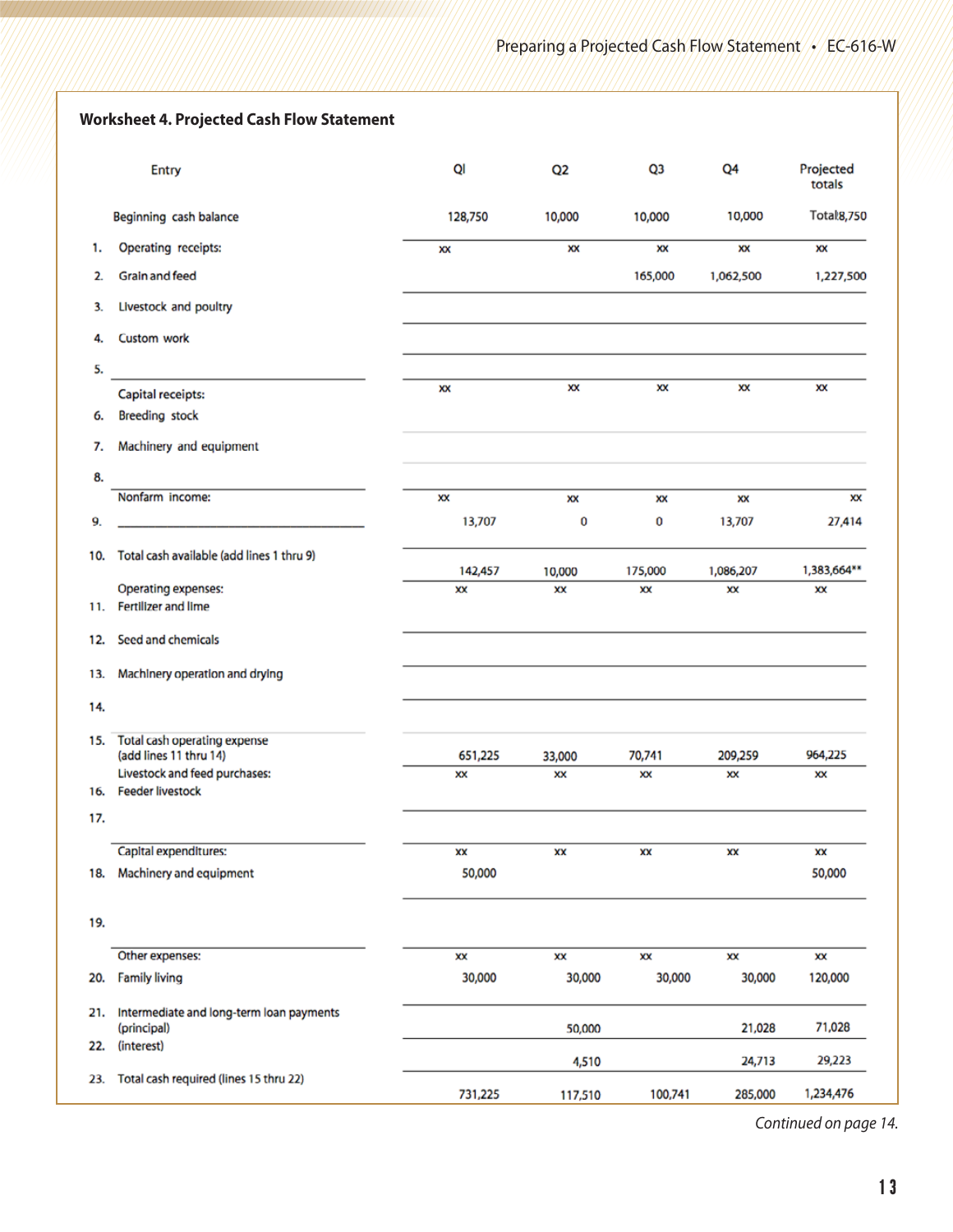### *Worksheet 4 - continued from page 13.*

| 24. | Cash available less cash required (line 10 minus<br>line 23)                  | (588, 768) | (107, 510) | 74,259 | 801,207 | 149,188** |
|-----|-------------------------------------------------------------------------------|------------|------------|--------|---------|-----------|
| 25. | Inflows from savings (principal)                                              |            |            |        |         |           |
| 26. | (interest)                                                                    |            |            |        |         |           |
| 27. | Cash position before borrowing and after<br>savings                           | (588, 768) | (107, 510) | 74,259 | 801,207 | 149,188** |
| 28. | Money to be borrowed: (operating loans)<br>(Intermediate and long-term loans) | 598,768    | 117,510    | 0      | 0       | 716,278   |
| 29. | (principal)<br><b>Operating loans</b>                                         |            |            | 64,259 | 652,019 | 716,278   |
|     | (interest)                                                                    |            |            |        | 24,865  | 24,865    |
| 30. | Outflows to savings                                                           |            |            |        |         | 0         |
| 31. | Ending cash balance                                                           | 10,000     | 10,000     | 10,000 | 124,323 | 124,323** |

\*\* These lines cannot be totaled across the four quarters to arrive at the projected total. This is because of the carryover effect of taking the ending cash balance for a previous quarter and transferring that balance to the beginning balance for the next quarter.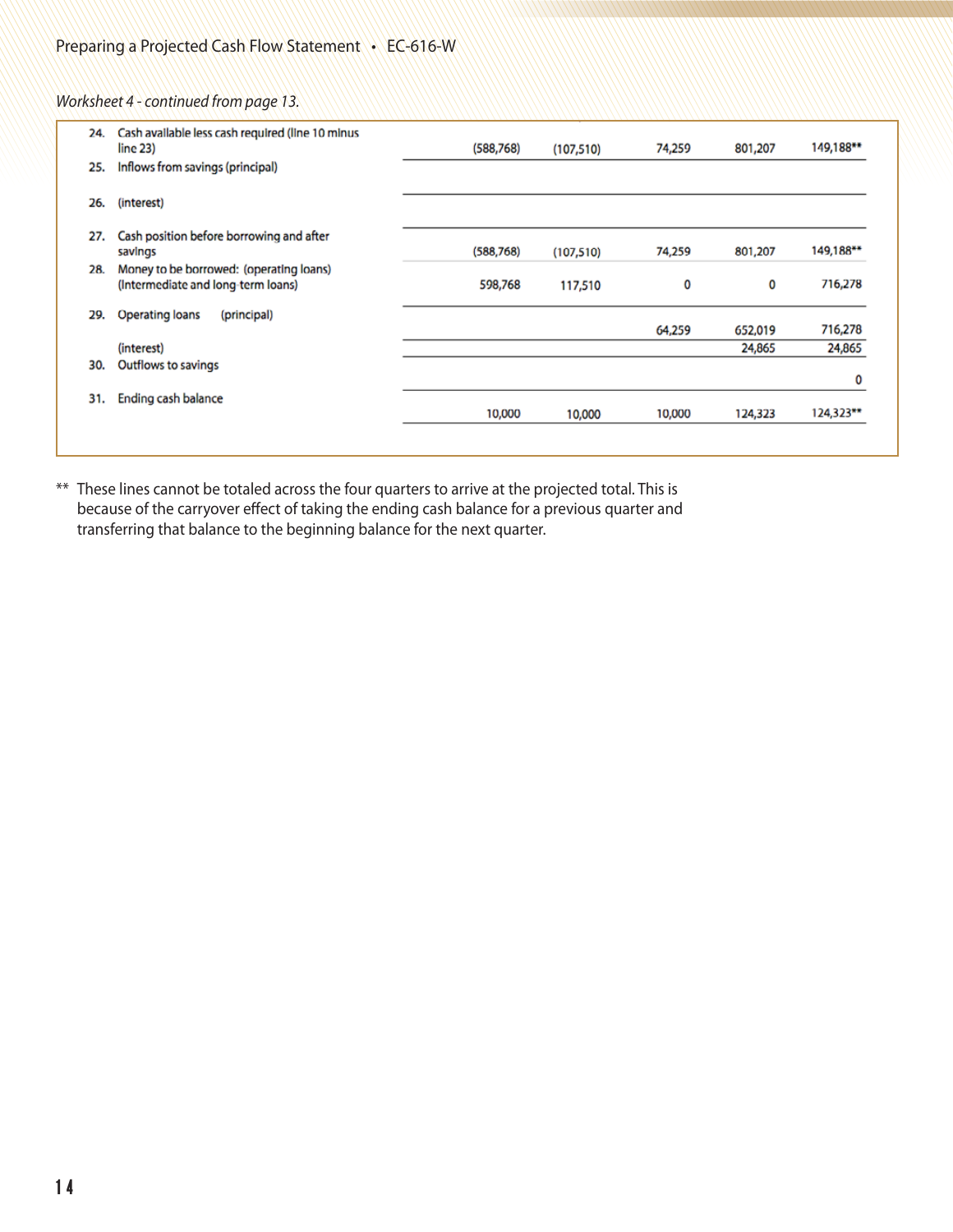## **Where Do You Get the Numbers?**

The most precise approach for arriving at the numbers to use in a projected cash flow statement is to calculate the amount of each input item needed for the various crop or livestock enterprises, and the projected production levels for those enterprises. Then an estimate is needed for prices and the timing of expenses and revenues. Those amounts would then be entered in the appropriate quarter. This approach assumes the farm business is operating with a marketing plan to arrive at projected sale dates and prices. A review of last year's actual cash flow statement would help tremendously in estimating receipts and expenses and in projecting the timing of those receipts and expenses for the upcoming year.

However, some farming operations do not keep detailed records, so a less precise approach would be needed. In that case, the best place to get the estimates is from last year's totals. Those numbers can then be prorated to the appropriate quarter and adjusted to reflect expected changes in production, prices, buying dates, and selling dates. Checking account entries from last year can aid in deciding when expenses were paid and receipts received.

### *How Do I Monitor a Projected Cash Flow Statement?*

The most precise method for monitoring a projected quarterly cash flow statement is to add 12 columns to the 5 that are already included in the statement. One additional column each quarter allows you to record actual cash flow entries each quarter. A year-to-date column for projected and actual totals allows the user to monitor year-to-date totals for receipts and expenses. An example of these additions is presented in Worksheet 5 on page 16.

The additions allow comparison of actual cash flow entries to projected amounts, which enable calculation of differences between them. This enables you to monitor the cash position of the operation throughout the upcoming year.

However, a projected cash flow statement can be used without any of the three columns. The key point to remember is a projected cash flow statement can be tailored to fit the needs of each individual operation. It can be as simple or as complex as is needed to be workable and useful.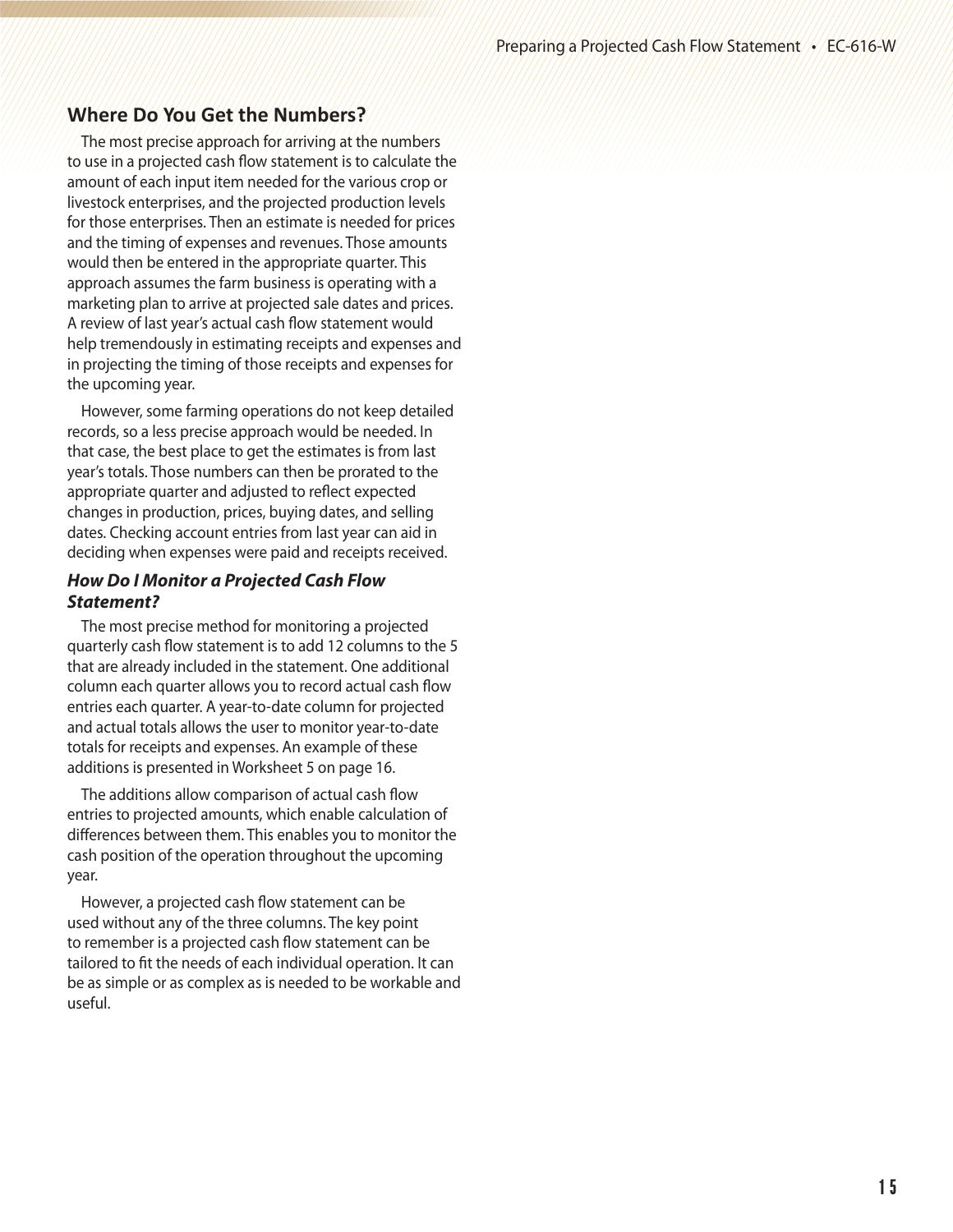## **Worksheet 5. Projected Cash Flow Statement Comparison Statement**

|     | Quarter                                                      |            |        |                            |                        |  |  |
|-----|--------------------------------------------------------------|------------|--------|----------------------------|------------------------|--|--|
|     | Entry                                                        | Projection | Actual | Year-to-date<br>Projection | Year-to-date<br>Actual |  |  |
| 1.  | Beginning cash balance (all readily available<br>funds)      |            |        |                            |                        |  |  |
|     | Operating receipts:                                          | ХX         | ХX     | хx                         | XX                     |  |  |
| 2.  | Grain and feed                                               |            |        |                            |                        |  |  |
| 3.  | Livestock and poultry                                        |            |        |                            |                        |  |  |
| 4.  | Custom work                                                  |            |        |                            |                        |  |  |
| 5.  |                                                              |            |        |                            |                        |  |  |
|     | Capital receipts:                                            | XX         | XX     | XX                         | XX                     |  |  |
| б.  | <b>Breeding stock</b>                                        |            |        |                            |                        |  |  |
| 7.  | Machinery and equipment                                      |            |        |                            |                        |  |  |
| 8.  |                                                              |            |        |                            |                        |  |  |
| 9.  | Nonfarm income:                                              | XX         | XX     | XX                         | XX                     |  |  |
| 10. | Total cash available (add lines 1 thru 9)                    |            |        |                            |                        |  |  |
|     | Operating expenses:                                          | XX         | XX     | XX                         | XX                     |  |  |
| 11. | Fertilizer and lime                                          |            |        |                            |                        |  |  |
| 12. | Seed and chemicals                                           |            |        |                            |                        |  |  |
| 13. | Machinery operating and drying                               |            |        |                            |                        |  |  |
| 14. |                                                              |            |        |                            |                        |  |  |
| 15. | Total cash operating expenses (add lines 11<br>thru 14)      |            |        |                            |                        |  |  |
|     | Livestock and feed purchases:                                | XX         | XX     | XX                         | XX                     |  |  |
| 16. | Feeder livestock                                             |            |        |                            |                        |  |  |
| 17. |                                                              |            |        |                            |                        |  |  |
| 18. | Capital expenditures:<br>Machinery and equipment             | XX         | XX     | XX                         | XX                     |  |  |
| 19. |                                                              |            |        |                            |                        |  |  |
|     |                                                              |            |        |                            |                        |  |  |
| 20. | Other expenses:<br>Family living                             | XX         | XX     | XX                         | XX                     |  |  |
| 21. | Intermediate and long term loan payments<br>(principal)      |            |        |                            |                        |  |  |
| 22. | (interest)                                                   |            |        |                            |                        |  |  |
| 23. | Total cash required (add lines 15 thru 22)                   |            |        |                            |                        |  |  |
| 24. | Cash available less cash required (line 10<br>minus line 23) |            |        |                            |                        |  |  |
| 25. | Inflows from savings (principal)                             |            |        |                            |                        |  |  |
| 26. | (interest)                                                   |            |        |                            |                        |  |  |

*Continued on page 17.*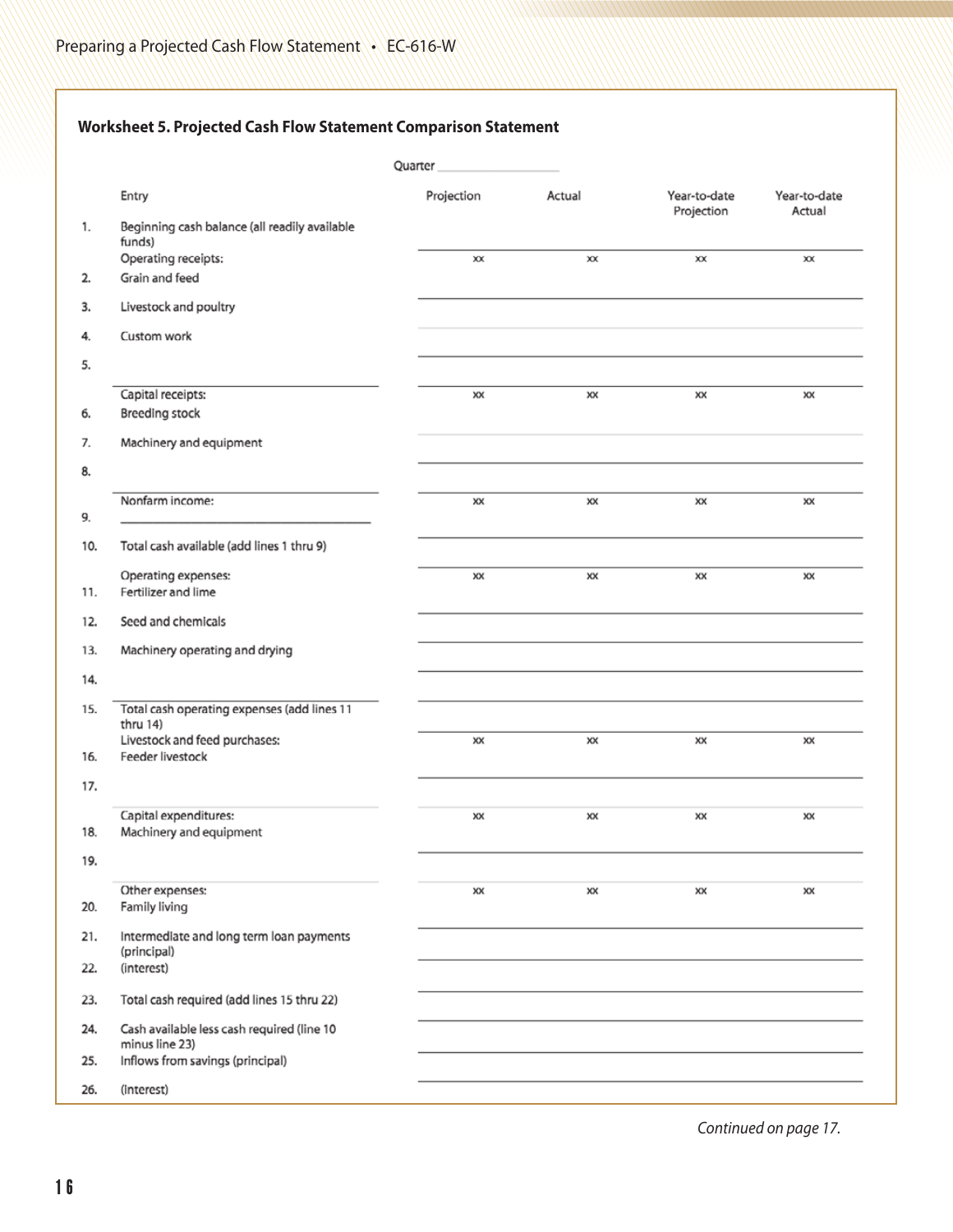## *Worksheet 5 - continued from page 16.*

| 27. | Cash position before borrowing and after<br>savings                           |    |    |    |    |
|-----|-------------------------------------------------------------------------------|----|----|----|----|
| 28. | Money to be borrowed: (operating loans)<br>(intermediate and long term loans) |    |    |    |    |
| 29. | Operating loan payments (principal)                                           |    |    |    |    |
|     | (interest)                                                                    |    |    |    |    |
| 30. | Outflows to savings                                                           |    |    |    |    |
| 31. | Ending cash balance                                                           |    |    |    |    |
| 32. | Loan balance at end of period:<br>Current year's operating loans              | xх | xх | XX | xх |
| 33. | Previous year's operating loans                                               |    |    |    |    |
| 34. | Intermediate and long-term loans                                              |    |    |    |    |
| 35. | Total                                                                         |    |    |    |    |
|     |                                                                               |    |    |    |    |
|     |                                                                               |    |    |    |    |